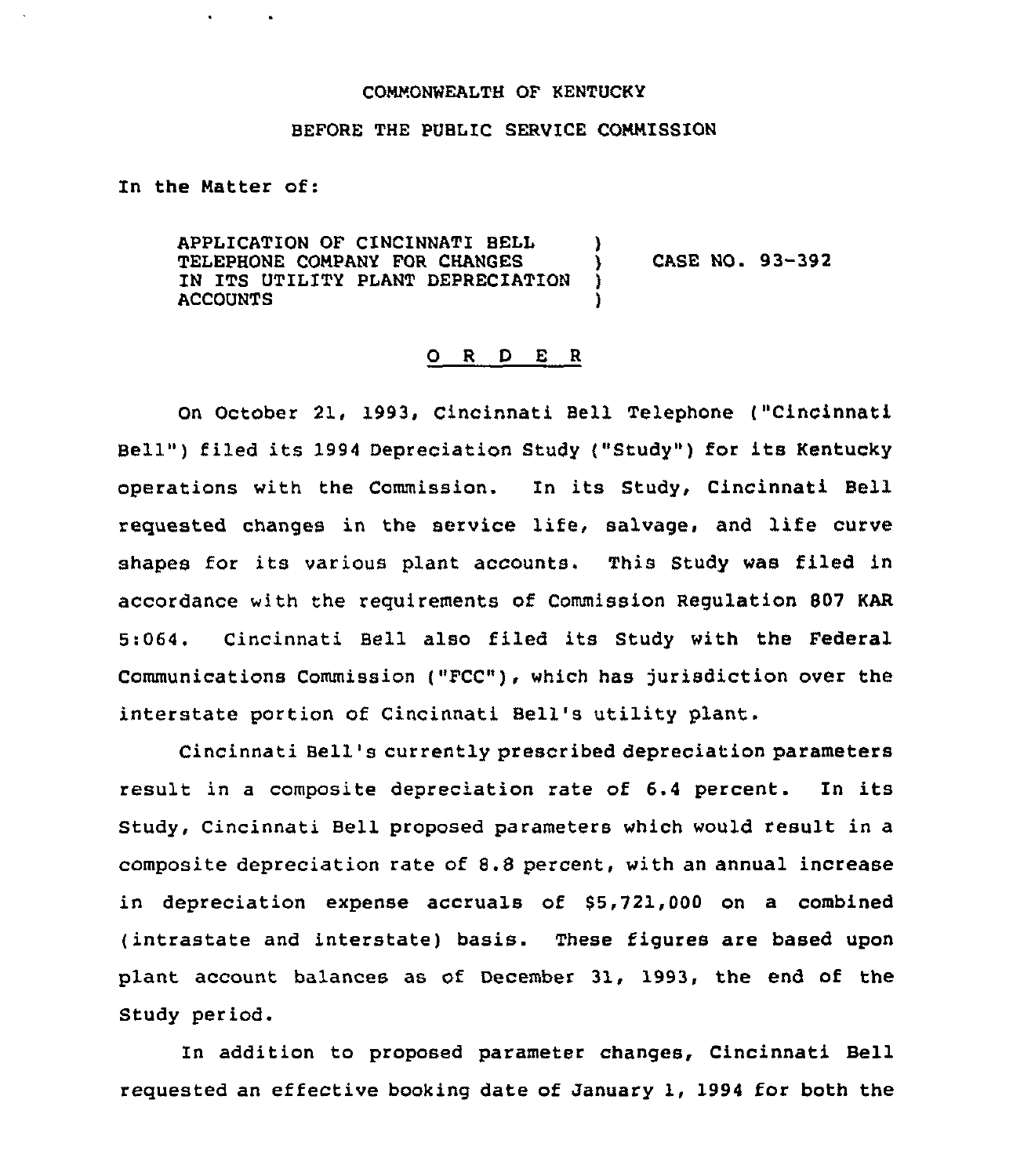intrastate and interstate jurisdictions. ln past depreciation represcriptions, the intrastate effective date has lagged the interstate date by one year. Because of this lag, a reserve imbalance of \$770,855 exists between the two jurisdictions. Cincinnati Bell proposed to amortize this balance over three years.

 $\bullet$ 

Following review and analysis of the Study, a Commission staff proposal was issued by letter on January 14, 1994. The staff proposal contained parameters which the staff recommended as appropriate for Cincinnati Bell. The staff agreed with the proposed effective booking date and with the reserve imbalance amortization. <sup>A</sup> "Three-Way" settlement meeting was subsequently held on January 25 and 26, 1994, at which time representatives of Cincinnati Bell, the FCC, and Commission staff reached agreement on changes in the depreciation parameters.

On February 15, 1994, Cincinnati Bell filed a letter with the Commission in which Cincinnati Bell requested approval of the parameters agreed upon at the "Three-Way" settlement meeting. Tf approved by the Commission, the new depreciation parameters would result in an annual increase in depreciation expense accrual of \$3,943,000, including the first year reserve amortization of \$259,000, on a Kentucky intrastate basis. These figures are based upon plant account balances as of December 31, 1993, the end of the Study period.

Prior to considering this matter, the Commission sent notice of the agreed proposal on August 9, 1993 to all intervenors of

 $-2-$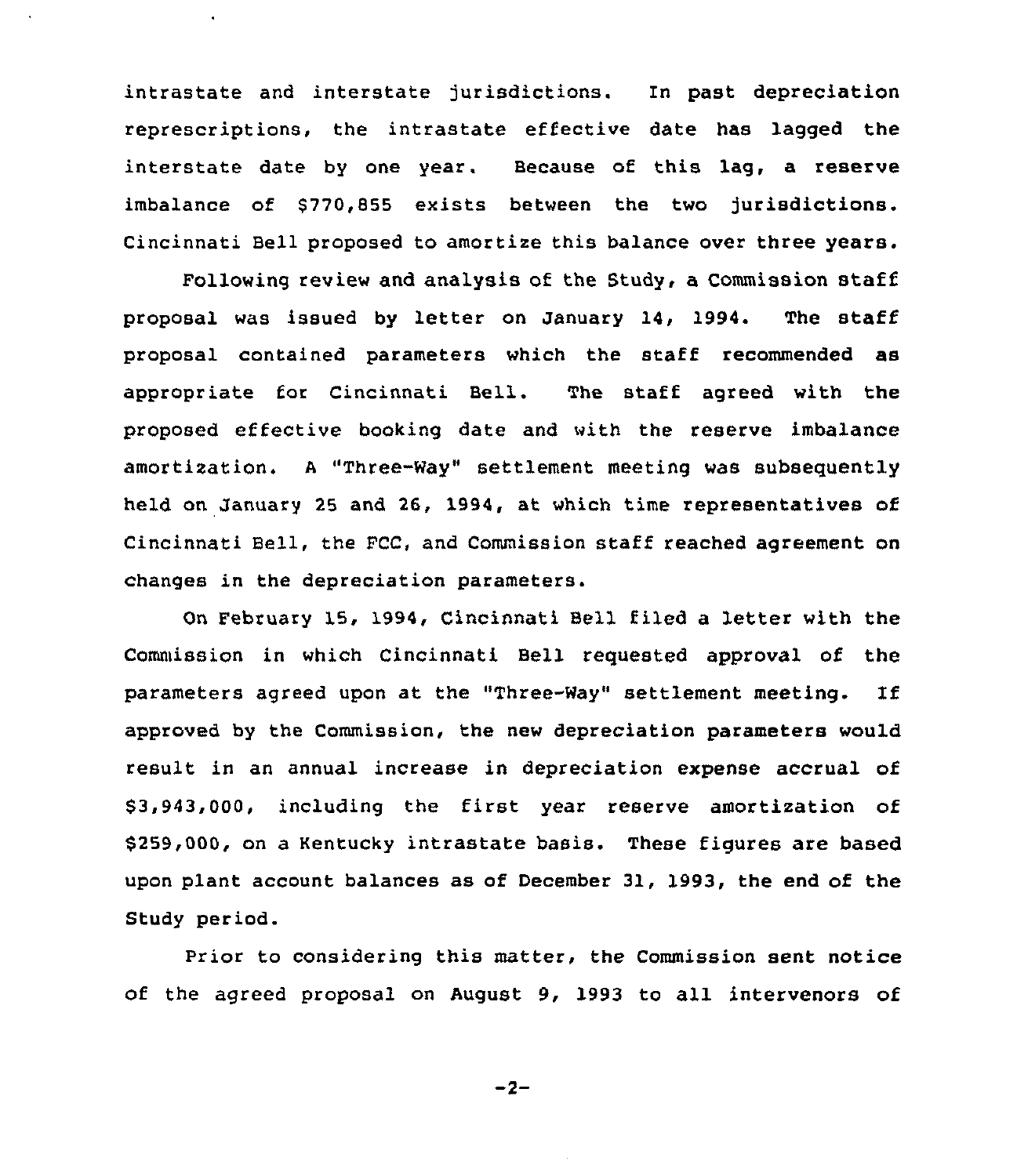record in Cincinnati Bell's most recent rate proceeding,<sup>1</sup> requesting comment, if any, within 30 days of the date of the notice. No comments were received.

The Commission, having considered the record and being otherwise sufficiently advised, HEREBY ORDERS that:

1. The depreciation parameters and jurisdictional reserve imbalance amortization, agzeed upon at the "Three-Way" settlement meeting, attached as Appendix <sup>A</sup> and incorporated into this Order, having been found reasonable for Cincinnati Bell's plant accounts are hereby approved.

2. Cincinnati Bell shall enter the approved plant account parameters effective on and after January 1, 1994.

3. Cincinnati Bell shall file with the Commission a copy of the FCC Order which approves the agreed parameters within 10 days of the date Cincinnati Bell receives such Order.

 $\mathbf{1}$ Case No. 9131, Notice of Cincinnati Bell Telephone Company of a reduction in rates and inquiry regarding refunds to Kentucky customers.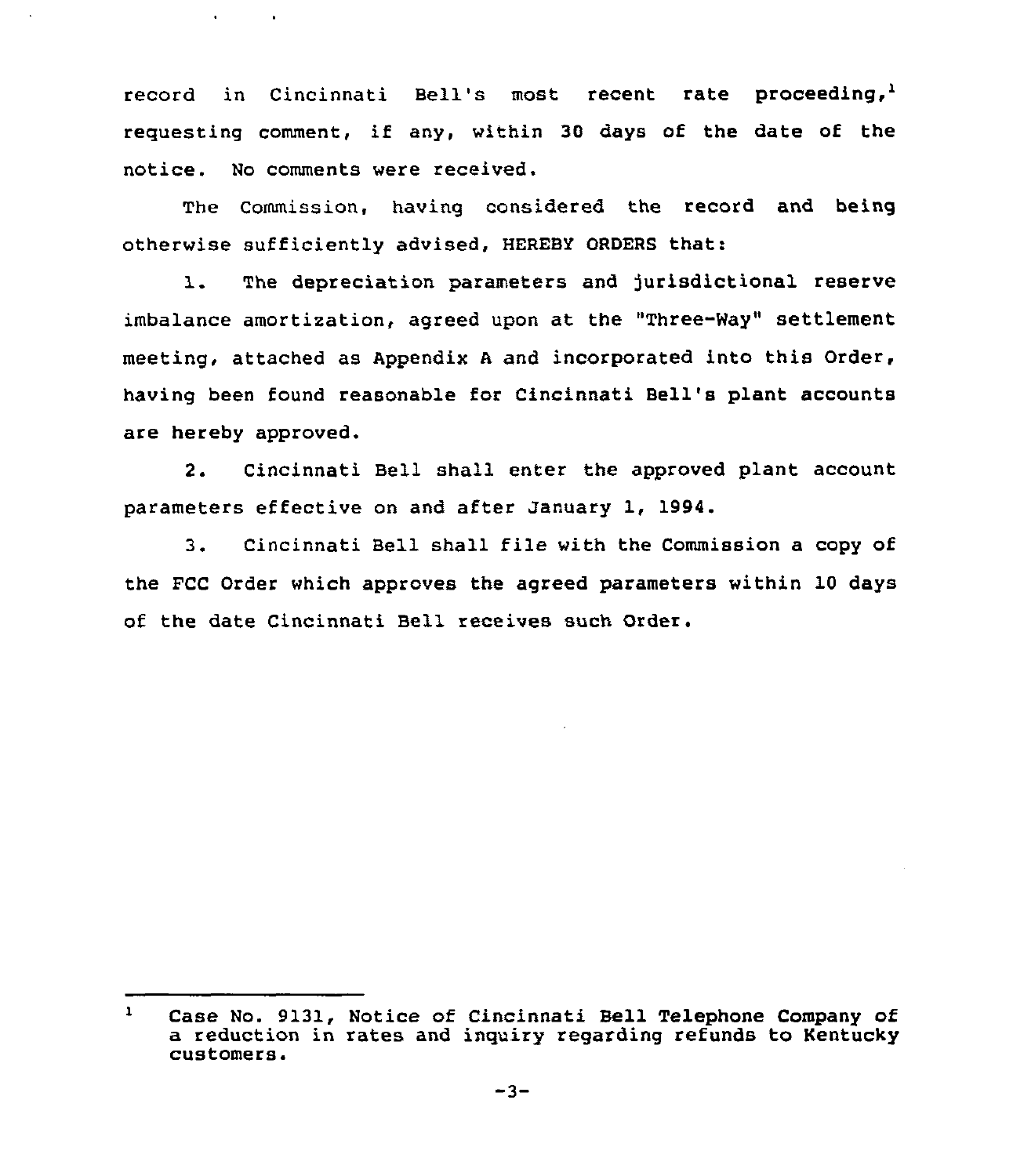Done at Frankfort, Kentucky, this 28th day of Apri1, 1994,

PUBLIC SERVICE COMMISSIO

Chairman Vice Chairma

r -<br>Reathtof Commi

ATTEST:

 $\ddot{\phantom{a}}$ 

 $\bullet$ 

 $\bullet$ 

on Mil

Executive Director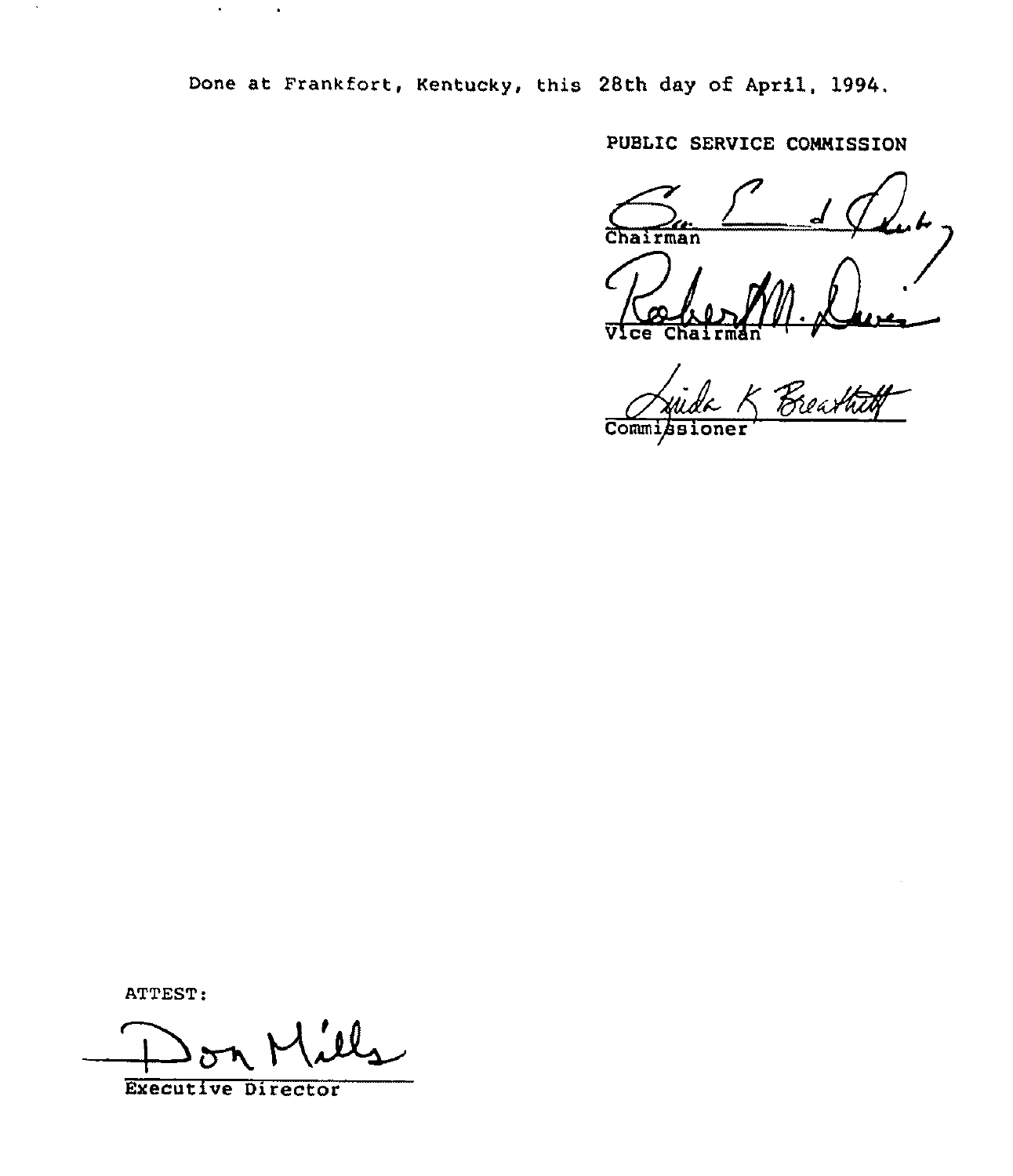# APPENDIX A

 $\sim$   $\sim$ 

APPENDIX TO AN ORDER OF THE KENTUCKY PUBLIC SERVICE CONMISSION IN CASE NO. 93-392 DATED APRIL 28, 1994.

 $\sim 10^{11}$ 

 $\sim 10$ 

 $\sim$   $\sim$ 

 $\bar{\star}$ 

 $\mathbf{A}$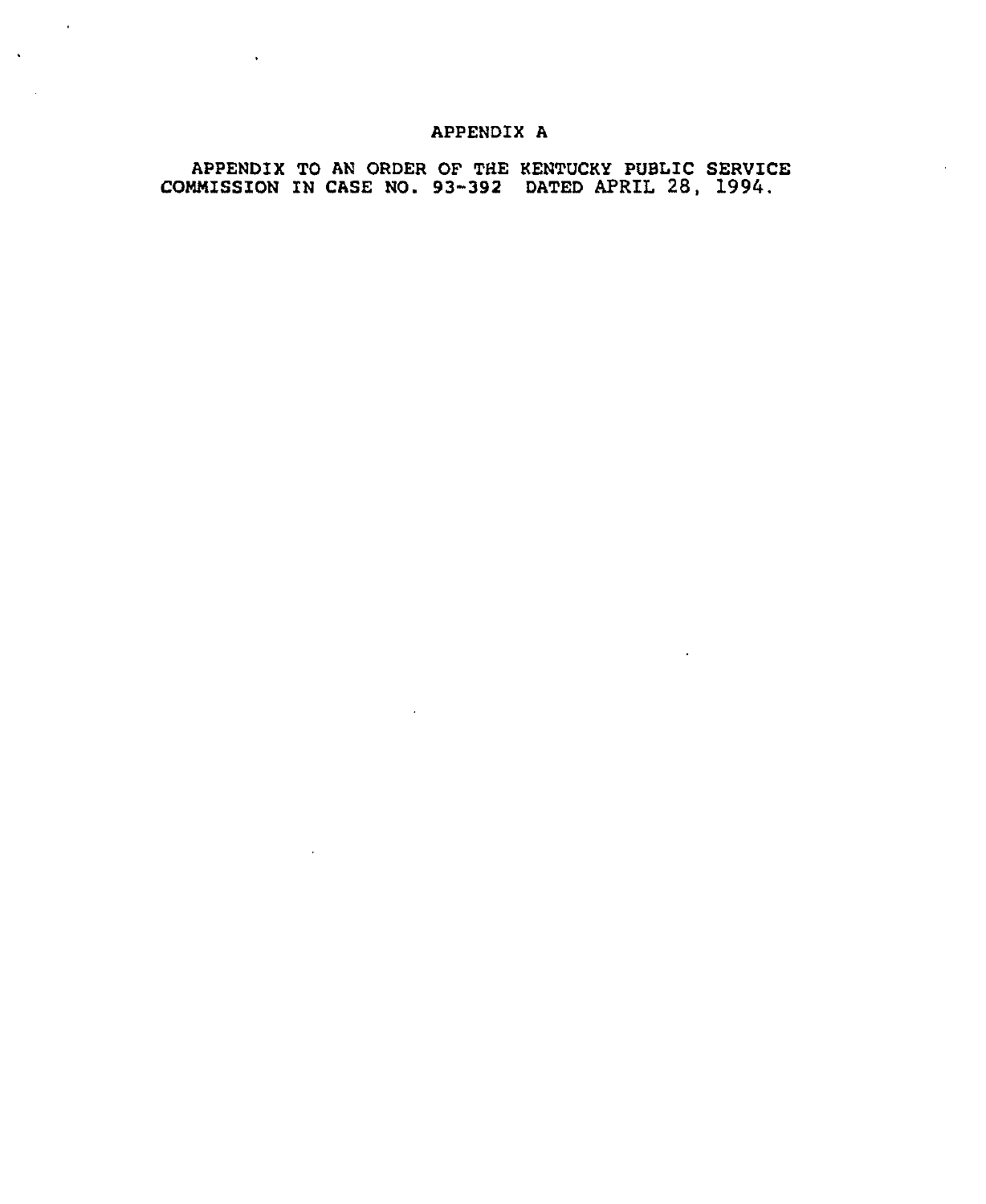### 02/07/94  $0111H$ 1993, ET, 04, PRESCRIBED 1994, PT. 02.3-WAY MEETING AGREEMENT YEREEY 15

ACCOUNT CLASS **NUMBER** 

 $\frac{1}{2}$ 

2112

2115

2116

2121

2122

 $2123$ 

2124

2211

2212

 $2231$ 

2232

2351

2352

2411

2421

2422

2423

2426

2431

2441

AIDULAL CA: HOM-HOLD

UNDERGRO CA: HOM-HOLT

BURIZD CA: HOM-HOLD

INTRABLO NETW CABLE

INDUCED CA: MET

INTRABLD CA: HOW-HET

UNDERGROUND CARLE UNDERGROUND CA: HET

BURIED CABLE BURIED CA: HET

AERIAL WIRE

COMPUIT SYSTEMS

 $10.7$ 

 $17.8$ 

 $15.7$ 

20.0

21.0

 $12.0$ 

 $11.1$ 

 $11.6$ 

40.0

 $2.6 - 10.0$ 

 $-34.0$ 

 $-10.0$ 

 $-10.0$ 

 $-5.0$ 

 $-56.0$ 

 $-10.0$ 

 $-51.0$ 

 $-14.0$ 

 $32.5$ 

 $5.8$ 

 $26.2$ 

 $1.4$ 

48.5

 $7.1$ 

 $30.1$ 

 $20.7$ 

 $\Delta \sim 10^4$ 

 $\sim 10$ 

 $\mathbf{r}$ 

## COMPANY: CINCIDRATI BELL TELEPHONE STATE: KERTUCKY PAGE: 1 OF 1

RATES EFFECTIVE IN 1994

STATEMENT A

# **PSCK FORMAT**

### SUMMARY OF DEPRECIATION RATES ALL VINIAGE RECOVERY

### DEPRECIATION RATES IN EFFECT 12/31/93

|                         | <b>RIDE</b> | FUTURE NET     |         |             | <b>RDI</b>   |                 | FUTURE NET     |            |                |
|-------------------------|-------------|----------------|---------|-------------|--------------|-----------------|----------------|------------|----------------|
| CLASS OR SUBCLASS       | <b>LITE</b> | <b>RESERVE</b> | SALVAGE | <b>RATE</b> | <b>LIFE</b>  | <b>REALISTS</b> | <b>SALVAGE</b> | <b>NIE</b> |                |
| OF PLANT                | YEARS       | ۰              | ۰       | ٠           | <b>TARS</b>  | ۰               | ۰.             | ٠          |                |
| --------------------    | -----       |                |         |             | هسوي         |                 | ------         |            |                |
|                         | A           | в              | c       | D           | $\mathbf{r}$ | Ŧ.              | a              | Ħ          |                |
| HOTOR VEHICLES          | 3.8         | 34.2           | 10.0    | 14.7        | 4.0          | 45.9            | 10.0           | 11.0       |                |
| GARAGE WORK ECCT        | 9.0         | 0.5            | 2.0     | 10.0        | 0.1          | 31.4            | $-5.0$         | 9.1        |                |
| OTHER WORK ECPT         | 9.5         | 12.7           | 2.0     | 9.0         | 9.3          | 30.1            | 5.0            | 7.0        |                |
| <b>BUILDINGS</b>        | 24.0        | 34.9           | $-5.0$  | 3.3         | 26.0         | 19.0            | $-5.0$         | 3.3        | JEB 15 199.    |
| FURNITURE               | 9.3         | 15.4           | 7.0     | 8.3         | 10.5         | 22.0            | 7.0            | 6.7        |                |
| <b>CITICE EQUIPMENT</b> |             |                |         |             |              |                 |                |            | HUBLIO CORVIDE |
| OFFICE SUPPORT EQPT     | 6.3         | 19.6           | 7.0     | 11.6        | 6.2          | 32.5            | 7.0            | 9.8        | COMMISSION     |
| CONFINY COMMIN EQPT     | 5.2         | 48,2           | 2.0     | 9.6         | 4.7          | 49.0            | 2.0            | 10.4       |                |
| GEN'L PUR. COMPUTERS    | 5.2         | 22.9           | 5.0     | 13.9        | 3.6          | 23.1            | 5.0            | 20.0       |                |
| ANALOG ELECTRONIC SW    | 6.1         | 36.3           | 2.0     | 10.1        | $2 - 2$      | $25 - 4$        | 1.0            | 33.5       |                |
| DIGITAL ELECTRONIC      | 11.2        | 21.7           | 3.0     | 6.7         | $9 - 5$      | $3 - 5$         | 3.0            | 9.8        |                |
| RADIO SYSTEMS           | 6.6         | 55.4           | $-13.0$ | 7.2         | 5.0          | 74.3            | $-9.0$         | 6.9        |                |
| CIRCUIT EQUIPMENT       |             |                |         |             |              |                 |                |            |                |
| OIGITAL CIRCUIT EOPT    | 7.5         | 32.4           | 4.0     | 1.5         | 5.9          | 33.6            | 4.0            | 10.6       |                |
| ANALOG CIRCUIT EQUIT    | 5.0         | 61.6           | -5.0    | 8.7         | $4 - 1$      | 60.6            | $-5.0$         | 10.8       |                |
| PUB TEL TERM EQPT       | 5.2         | 76.3           | 1.0     | $-4.4$      | 5.4          | 61.9            | 1.0            | 6.9        |                |
| CIHER TERMINAL EQPT     | 4.6         | 74.7           | $-4.0$  | 6.4         | 4.4          | 19.0            | $-1.0$         | 19.1       |                |
| POLICE                  | 17.9        | 34.5           | $-51.0$ | 6.5         | 17.0         | 42.0            | -69.0          | 7.5        |                |
| AERIAL CARLE            |             |                |         |             |              |                 |                |            |                |
| AIRLAL CAI RET          | 14.9        | 45.7           | $-52.0$ | 7.1         | 13.8         | 55.3            | $-42.0$        | 6.3        |                |

18.5

 $14.1$ 

 $10.5$ 

18.0

20.0

10.6

11.0

 $10.2$ 

39.0

 $5.7$ 

 $4.6$ 

 $6.6$ 

 $4.2$ 

 $4.9$ 

 $9.0$ 

 $9.3$ 

 $9.7$ 

 $2.2$ 

 $-27.0$ 

 $-35.0$ 

 $-13.0$ 

 $-10.0$ 

 $-5.0$ 

 $-48.0$ 

 $-10.0$ 

 $-47.0$ 

 $-15.0$ 

 $6.1$ 

 $5.4$ 

 $5.0$ 

 $4.4$ 

 $4.5$ 

 $8.0$ 

 $7.6$ 

 $9.7$ 

 $2.2$ 

 $13.7$ 

58.6

 $21.3$ 

 $31.2$ 

 $15.2$ 

63.0

 $24.1$ 

 $48.1$ 

 $29.5$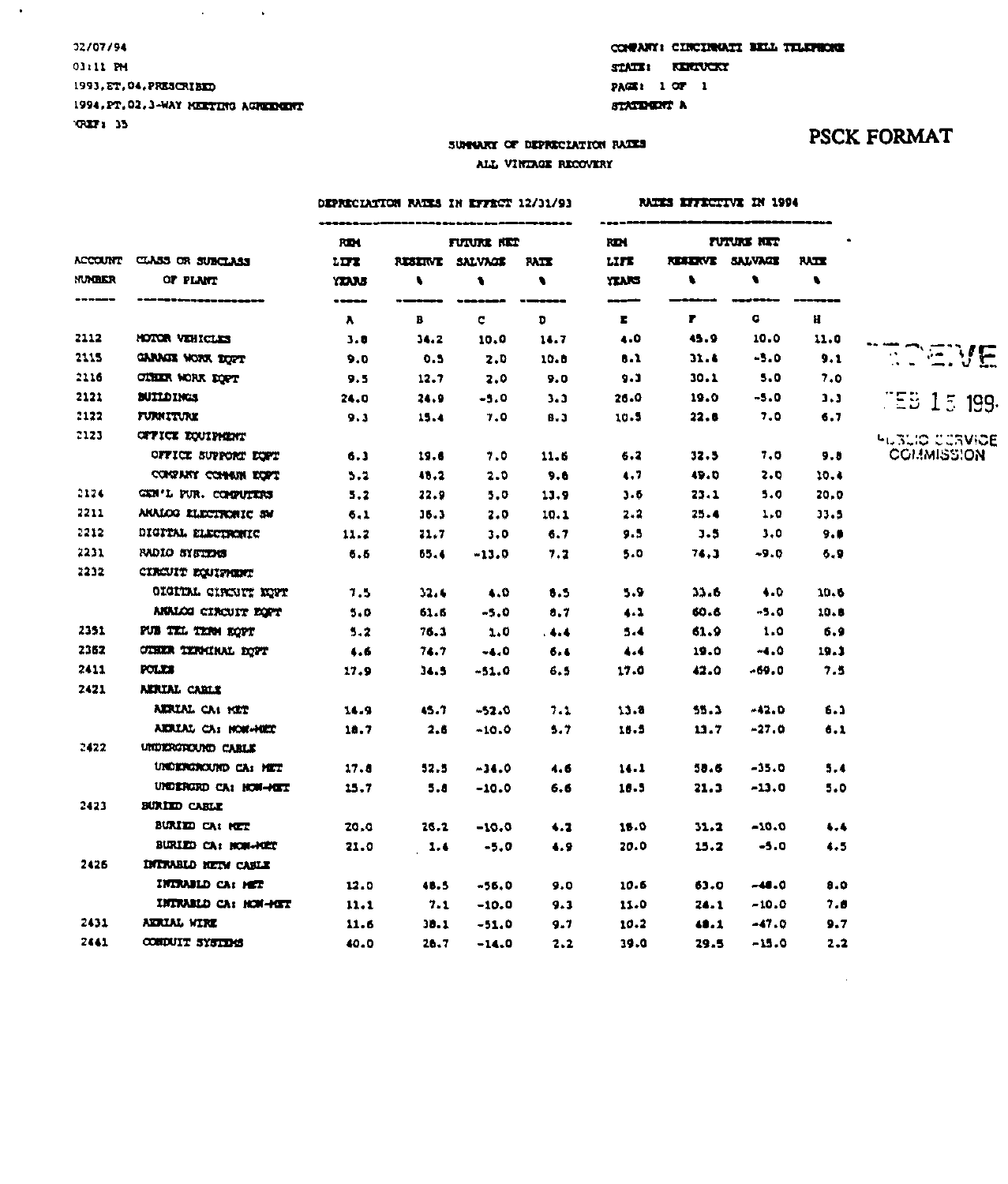## 02/07/94 03:11 PM 1993, ET. 04, PRESCRIEED 1994, PT. 02, 3-WAY MEETING AGRIEDENT XRX71 35

 $\mathcal{A}^{\text{max}}$  and  $\mathcal{A}^{\text{max}}$ 

 $\sim$ 

# COMPANY: CINCINNATI BELL TELEPHONE STATE: KERTVOKY PAGE: 1 OF 1

STATEMENT B

# COUNCE IN ANNUAL DEPRECIATION ACCRUALS RESULTING FROM CHANGES IN DEPRECIATION RATES

 $(5000)$ 

|                                            |                                     |              |                              | RAIES EFFECTIVE 12/31/93     |                         | RATES EFFECTIVE IN 1994      |                              |           |                              |
|--------------------------------------------|-------------------------------------|--------------|------------------------------|------------------------------|-------------------------|------------------------------|------------------------------|-----------|------------------------------|
| ACCOUNT<br><b><i>RIDAN</i></b><br>-------- | CLASS OR SUBCLASS<br>OF FLART       | 1/1/94 INVST | <b>IATE</b><br><b>ANOUNT</b> | <b>NORT</b><br><b>NICURT</b> | TUTAL                   | <b>NATE</b><br><b>AHDUNT</b> | <b>NORT</b><br><b>ANOUNT</b> | TUTAL     | <b>CENTER IN</b><br>ACCTUALS |
|                                            | <b>No. of the company's company</b> | τ.           | $J = D^*I$                   | ĸ                            | L=J+K                   | <b>H-ENT</b>                 | N                            | $O-M-M$   | $P = 0 - L$                  |
| 2112                                       | <b>NOTOR VEHICLES</b>               | 4.500        | 662                          | o.                           | 662                     | 495                          | 13                           | 508       | $-154$                       |
| 2115                                       | CARACTE WORK EOPT                   | 194          | 21                           | $\bullet$                    | 21                      | 18                           | 1                            | 19        | -2                           |
| 2116                                       | OTHER WORK ECOPY                    | 1.345        | 121                          | ۰                            | 121                     | 94                           | ı                            | 97        | -24                          |
| 2121                                       | <b>BUILDINGS</b>                    | 15,407       | 500                          | ۰                            | 508                     | 500                          | 12                           | 520       | 12                           |
| 2122                                       | <b>FURNITURE</b>                    | 339          | 20                           | Ō.                           | 28                      | 23                           | $\mathbf{r}$                 | 24        | $\blacktriangleleft$         |
| 2123                                       | <b>OFFICE EQUIPMENT</b>             |              |                              |                              |                         |                              |                              |           |                              |
|                                            | OFFICE SUPPORT DOPT                 | 105          | 21                           | $\circ$                      | 21                      | 18                           | 1                            | 19        | -2                           |
|                                            | COMPANY COMMUN EOPT                 | 781          | 75                           | $\bullet$                    | 75                      | 81                           | $-4$                         | 77        | $\overline{\mathbf{z}}$      |
| 2124                                       | GEN'L PUR. COMPUTERS                | 1.456        | 202                          | $\bullet$                    | 202                     | 291                          | -1                           | 288       | 86                           |
| 2211                                       | ANALOG ELECTRONIC SW                | 11,288       | 1,140                        | ۰                            | 1,140                   | 1,781                        | 102                          | 3,883     | 2,743                        |
| 2212                                       | DIGITAL ELECTRONIC                  | 32.017       | 2.199                        | $\bullet$                    | 2,199                   | 3,216                        | 53                           | 3,269     | 1,070                        |
| 2231                                       | RADIO SYSTEMS                       | 28           | $\mathbf{z}$                 | ۰                            | $\overline{\mathbf{z}}$ | 2                            | $-10$                        | -8        | -10                          |
| 2232                                       | CIRCUIT EQUIPMENT                   |              |                              |                              |                         |                              |                              |           |                              |
|                                            | DIGITAL CIRCUIT EOPT                | 39.798       | 3.383                        | $\bullet$                    | 3.383                   | 4.219                        | $-32$                        | 4,167     | 804                          |
|                                            | <b>ANALOG CIRCUIT ZOPT</b>          | 3.244        | 282                          | ٥                            | 282                     | 350                          | -1                           | 347       | 65                           |
| 2351                                       | PUB TEL TERM ROPT                   | 1,532        | 67                           | $\overline{\phantom{a}}$     | 67                      | 106                          | $\bullet$                    | 110       | 43                           |
| 2362                                       | OTHER TERMINAL EQPT                 | 463          | 30                           | $\bullet$                    | 30                      | 89                           | 2                            | 91        | 61                           |
| 2411                                       | POLES                               | 13,456       | 875                          | o                            | 875                     | 1.009                        | 17                           | 1.026     | 151                          |
| 2421                                       | <b>ADUAL CARLE</b>                  |              |                              |                              |                         |                              |                              |           |                              |
|                                            | ARALAL CA: HET                      | 36,611       | 2.741                        | ۰                            | 2,741                   | 2.432                        | 105                          | 2,517     | $-204$                       |
|                                            | AERIAL CA: NOW-HET                  | 1.615        | 92                           | ۰                            | 92                      | 99                           | ۰                            | 99        | $\overline{7}$               |
| 2422                                       | UNDERGROUND CASHE                   |              |                              |                              |                         |                              |                              |           |                              |
|                                            | UNDERGROUND CA: HET                 | 20,516       | 944                          | $\bullet$                    | 944                     | 1,108                        | $-16$                        | 1,092     | 148                          |
|                                            | UNDERGIO CA: NON-HET                | 3.305        | 218                          | ۰                            | 218                     | 165                          | в                            | 173       | $-45$                        |
| 2423                                       | DURIED CARLE                        |              |                              |                              |                         |                              |                              |           |                              |
|                                            | BURIED CAI HET                      | 30,236       | 1,270                        | $\bullet$                    | 1,270                   | 1,330                        | 5                            | 1,335     | 65                           |
|                                            | BURLED CA: HOW-HET                  | - 6          | ۰                            | o.                           | $\bullet$               | ٥                            | ٥                            | $\bullet$ | o                            |
| 2426                                       | INDRABLD NETWORKER                  |              |                              |                              |                         |                              |                              |           |                              |
|                                            | DITIVABLE CA: MET                   | 3,493        | 374                          | ۰                            | 314                     | 279                          | -1                           | 278       | -36                          |
|                                            | <b>INTRABILD CA: NON-HOLT</b>       | - 84         | а                            | ۰                            | а                       | - 7                          | ۰                            | 7         | -1                           |
| 2431                                       | <b>ADUAL WIRE</b>                   | 2,069        | 201                          | ۰                            | 201                     | 201                          | 1                            | 202       | 1                            |
| 2441                                       | CONDUIT SYSTEMS                     | 15,943       | 351                          | ۰                            | 351                     | 351                          | ۰                            | 351       | $\bullet$                    |
|                                            | TOTALA                              | 242,711      | 15.755                       | ۰                            | $-15,755$               | 20,272                       | 259                          | 20.531    | 4.776                        |
|                                            | CONFOSITES                          |              |                              |                              | 6.5                     |                              |                              | 8.5       |                              |

# **PSCK FORMAT**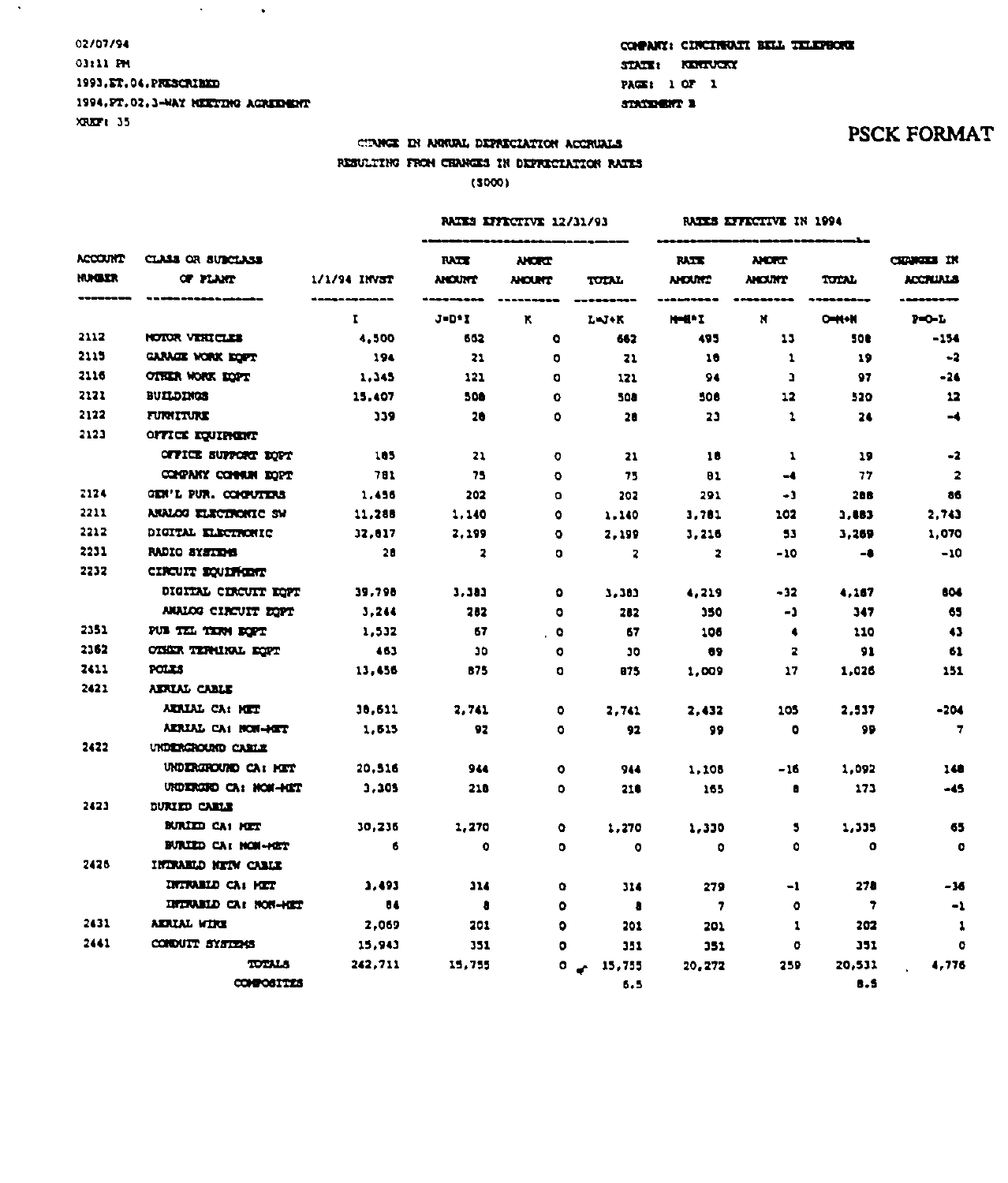## 02/07/94 03:13 PM 1994.PT.02.3-WAY MEETING AGREEMENT  $XRIT1$  35

 $\bullet$ 

 $\langle \cdot \rangle$ 

## COMPANY: CINCINNATI BELL TELEPROME STATE: KENTUCKY STATEMENT C - RESERVES

 $\bullet$ 

### CALCULATION OF RESERVES 1-1-94

# **PSCK FORMAT**

|           | ACCOUNT CATTOORY           |                                   | BOOK RESERVE  |                      | ADJUSTED<br>BOOK RESERVE<br>WITH AMORTIZATION |         |                                      | <b>THE ORIGINAL</b><br><b>KEEDIVE</b> |               |
|-----------|----------------------------|-----------------------------------|---------------|----------------------|-----------------------------------------------|---------|--------------------------------------|---------------------------------------|---------------|
|           |                            | $1 - 1 - 94$<br><b>INVESTMENT</b> | <b>ANCURT</b> | <b>PERCENT</b>       |                                               | PERCERT | <b>UNIVERTALED</b><br><b>BALANCE</b> | <b>NOUT</b>                           | PERCENT       |
| ------- - |                            | ------------<br>$\lambda$         | в             | -------<br>$C = B/A$ | D                                             | $I-D/A$ | $P = 0 - 3$                          | ۰                                     | $B=0/\lambda$ |
| 2112      | HOTOR VEHICLES             | 4,499,913                         | 2,025,950     | 45.0                 | 2,066,110                                     | 45.9    | 40,168                               | 1,943,962                             | 43.2          |
| 2115      | CARACTE WORK ECOPY         | 194,183                           | 57,961        | 29.8                 | 60,882                                        | 31.4    | 2,921                                | 50,780                                | 41.6          |
| 2116      | OTHER WORK EOPT            | 1,344,754                         | 397,240       | 29.5                 | 405,133                                       | 30.1    | 7,893                                | 403,429                               | 30.0          |
| 2121      | <b>BUYLDINGS</b>           | 15,407,023                        | 2,899,413     | 10.0                 | 2,934,884                                     | 19.0    | 35,471                               | 2,788,671                             | 10.1          |
| 2122      | <b>FURNITURE</b>           | 339,394                           | 75,507        | 22.2                 | 77,469                                        | 22.8    | 1.962                                | 129,309                               | 30.1          |
| 2123      | OFFICE EQUIPMENT           |                                   |               |                      |                                               |         |                                      |                                       |               |
|           | <b>OFFICE SUPPORT ROPT</b> | 184.825                           | 58,382        | 31.6                 | 60,030                                        | 32.5    | 1,648                                | 57.296                                | 31.0          |
|           | CONFANY COMMUN BOPT        | 781.407                           | 393.948       | 50.4                 | 382,675                                       | 49.0    | -11,073                              | 289,902                               | 37.1          |
| 2124      | CEN'L PUR. COMPUTERS       | 1,455,544                         | 346,857       | 23.8                 | 336,551                                       | 23.1    | $-10,306$                            | 537,096                               | 36.9          |
| 2211      | ANALOG ELECTRONIC SW       | 11,287,699                        | 2,554,741     | 22.7                 | 2,670,697                                     | 25.4    | <b>JO5,956</b>                       | 8,601,227                             | 76.2          |
| 2212      | DIGITAL ELECTRONIC         | 32,016,000                        | 1,004,560     | 3.1                  | 1,162,934                                     | 3.5     | 158,374                              | 7,150,981                             | 22.4          |
| 2231      | <b>RADIO SYSTEMS</b>       | 27.903                            | 50.171        | 179.8                | 20.724                                        | 74.3    | $-29.447$                            | 25,257                                | 94.1          |
| 2232      | CIRCUIT EQUIPMENT          |                                   |               |                      |                                               |         |                                      |                                       |               |
|           | DIGITAL CIRCUIT EOPT       | 39.797.924                        | 13,477.312    | 33.9                 | 13,382,449                                    | 33.6    | -94,661                              | 15, 163, 009                          | 30.1          |
|           | ANALOG CIRCUIT EQPT        | 3,244,393                         | 1.975.436     | 60.9                 | 1,966,051                                     | 60.6    | $-9.185$                             | 1,943,391                             | 59.9          |
| 2351      | PUB TELL TERM EQPT         | 1,532,008                         | 938.425       | 61.3                 | 949,072                                       | 61.9    | 10.647                               | 735,364                               | 48.0          |
| 2362      | CINER TENCHAL FORT         | 467,625                           | 83,407        | 10.0                 | 87,942                                        | 19.0    | 4.535                                | 159,606                               | 34.5          |
| 2411      | POLICE                     | 13,456,249                        | 5,607,771     | 41.7                 | 5,657,403                                     | 42.0    | 49.632                               | 8.746.582                             | 65.0          |
| 2421      | ADUAL CAILE                |                                   |               |                      |                                               |         |                                      |                                       |               |
|           | ADUAL CAI KET              | 38.611.188                        | 21.025.208    | 54.5                 | 21,341,754                                    | 55.J    | 316,466                              | 25,637,829                            | 66.4          |
|           | ADUAL CAINOF-HET           | 1,615,166                         | 222.515       | 13.8                 | 221,990                                       | 13.7    | -325                                 | 243.890                               | 15.1          |
| 2422      | <b>UNDERGROUND CARLE</b>   |                                   |               |                      |                                               |         |                                      |                                       |               |
|           | UNDERGROUND CA: KET        | 20,515,566                        | 12,052.055    | 58.8                 | 12.013.394                                    | 58.6    | $-48, 662$                           | 13, 437, 696                          | 65.5          |
|           | URDERGRO CA: NOW-HET       | 3,304,756                         | 681.339       | 20.6                 | 704,274                                       | 21.3    | 22.935                               | 594,856                               | 18.0          |
| 2423      | BURIED CABLE               |                                   |               |                      |                                               |         |                                      |                                       |               |
|           | BURIED CA: MET             | 30,235,591                        | 9,432.155     | 31.2                 | 9,447,269                                     | 31.2    | 15, 113                              | 10,038,316                            | 33.2          |
|           | BURIED CA: MOM-HET         | 6.323                             | 942           | 14.9                 | 963                                           | 15.2    | 21                                   | 316                                   | 5.0           |
| 2426      | INTRABLO NETW CABLE        |                                   |               |                      |                                               |         |                                      |                                       |               |
|           | INTRABLO CA: MET           | 3,493,373                         | 2,205,506     | 63.1                 | 2,202,448                                     | 63.0    | -3,060                               | 1,977,249                             | 56.6          |
|           | INTRABID CA: NOW-HOT       | 83,739                            | 20.142        | 24.1                 | 20,168                                        | 24.1    | 26                                   | 17,083                                | 20.4          |
| 2431      | <b>ADRIAL VIRE</b>         | 2,069,073                         | 991.774       | 47.9                 | 995, 373                                      | 45.1    | 3.599                                | 900,047                               | 43.5          |
| 2441      | CONDUIT SYSTEMS            | 15,942,802                        | 4,707.029     | 29.5                 | 4,707,639                                     | 29.5    | 810                                  | 4,507,470                             | 28.9          |
|           | TOTAL                      | 242,710,613                       | 83,305,830    | 34.3                 | 84,076,686                                    | 34.6    | 770,856                              | 106, 411, 594                         | 4.1.8         |

 $\overline{\phantom{a}}$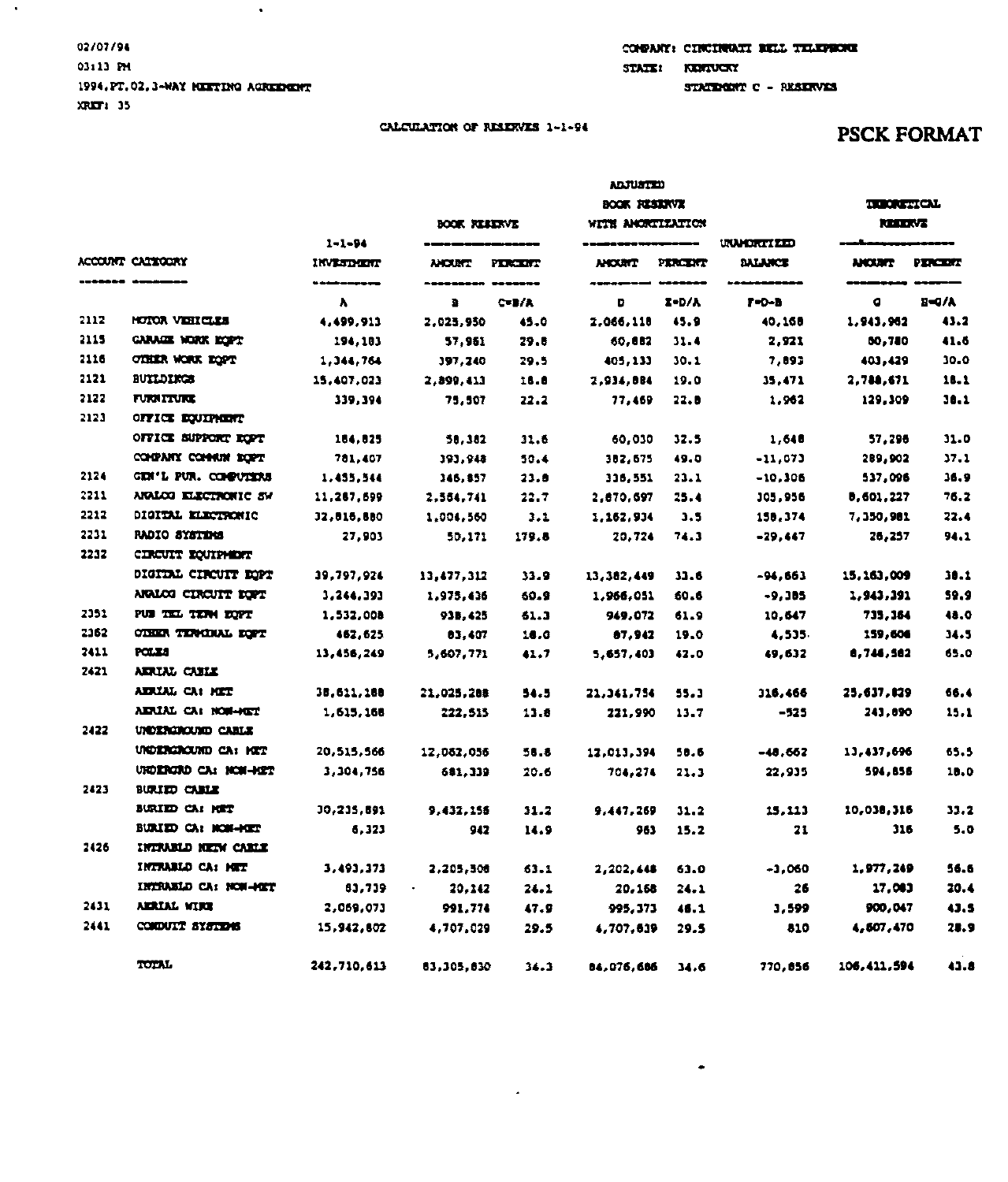## 02/07/94 03113 PM 1994.PT.02.3-WAY MEETING AGREEMENT XRXIF: 35

TOTAL

242,710,613

 $\ddot{\phantom{a}}$ 

 $\mathcal{A}^{\text{max}}_{\text{max}}$  and  $\mathcal{A}^{\text{max}}_{\text{max}}$ 

CALCULATION OF RESERVE REQUIREMENTS 1-1-94

| COMPANY: CINCINGURY RELL TELEMENT |  |
|-----------------------------------|--|
| <b>STATE: KERTUCKI</b>            |  |

 $43.8 -$ 

106, 411, 594

 $\blacksquare$ 

STATEMENT C - THEORETICAL NEEDEVE

|      |                            | $1 - 1 - 94$      | AVERAGE<br>3.007 | <b>AVERAGE</b><br><b>REGAINING</b> | <b>AVERAGE</b><br>NET | <b>FUTURE</b><br><b>NIT</b> | <b>RESERVE REQUIREMENT</b> |               |
|------|----------------------------|-------------------|------------------|------------------------------------|-----------------------|-----------------------------|----------------------------|---------------|
|      | ACCOUNT CAIRCONY           | <b>INVESTIGAT</b> | LITT             | LITE                               | SALVAGE               | SALVAGE                     | <b>PERCENT</b>             | <b>ANOUNT</b> |
|      |                            | λ                 | в                | c                                  | D                     | х                           | 1                          | G             |
| 2112 | NOTOR VEHICLES             | 4.499.913         | 7.7              | 4.0                                | 10                    | 10                          | 43.2                       | 1,943,962     |
| 2115 | GARAGE WORK DOPT           | 194.183           | 11.0             | 0.1                                | -8                    | $-5$                        | 41.6                       | 80.780        |
| 2116 | OTHER WORK DOPT            | 1,344,764         | 11.6             | 9.3                                | 5                     | 5                           | 30.0                       | 403,429       |
| 2121 | <b>BUILDINGS</b>           | 15,407,023        | 32.0             | 26.0                               | -7                    | -5                          | 16.1                       | 2,788,671     |
| 2122 | <b>FURNITURE</b>           | 339,394           | 15.3             | 10.5                               | 20                    | 7                           | 38.1                       | 129,309       |
| 2123 | <b>OFFICE EQUIPMENT</b>    |                   |                  |                                    |                       |                             |                            |               |
|      | OFFICE SUPPORT DOPT        | 184.825           | 9.3              | 6.2                                | 7                     | 7                           | 31.0                       | 57,296        |
|      | CONDANY COMMUN EOPT        | 781,407           | 7.1              | 1.7                                | Ũ                     | 2                           | 37.1                       | 289,902       |
| 2124 | GEN'L PUN. COMPUTERS       | 1,455,544         | 5,7              | 3.5                                | a                     | 5                           | 38.9                       | 537,096       |
| 2211 | ANAIOG ELECTRONIC SW       | 11,287.699        | 8.1              | 2.2                                | 16                    | 1                           | 78.2                       | 8,601,227     |
| 2212 | DIGITAL ELECTRONIC         | 32,816,880        | 12.1             | 9.5                                | 5                     | J                           | 22.4                       | 7,350,981     |
| 2231 | RADIO SYSTEMS              | 27,903            | 14.8             | 5.0                                | 56                    | -9                          | 94.1                       | 26,257        |
| 2232 | <b>CIRCUIT EQUIPMENT</b>   |                   |                  |                                    |                       |                             |                            |               |
|      | DIGITAL CIRCUIT EOPT       | 39,797,924        | 10.3             | 5.9                                | -1                    | $\bullet$                   | 30.1                       | 15,163,009    |
|      | ANALOG CIRCUIT DOPT        | 3,244,393         | 10,1             | 4.1                                | -11                   | -5                          | 59.9                       | 1.943,391     |
| 2351 | PUB TILL TENN EQPT         | 1,532,008         | 10.0             | 5.4                                | -2                    | 1                           | 48.0                       | 735,364       |
| 2582 | OTHER TERMINAL ROPT        | 482,625           | 5.0              | $\bullet\cdot\bullet$              | 21                    | -4                          | <b>J4.5</b>                | 139,606       |
| 2411 | POLICE                     | 13,456,249        | 25.0             | 17.0                               | - 53                  | -69                         | 65.0                       | 8.746,562     |
| 2421 | AERIAL CABLE               |                   |                  |                                    |                       |                             |                            |               |
|      | AERIAL CA: HET             | 38.611.168        | 25.0             | 13.8                               | - 17                  | -42                         | 66.4                       | 25.637.629    |
|      | AKAIAL CA: NOW-HICE        | 1,615,160         | 21.0             | 16.5                               | $-27$                 | -27                         | 15.1                       | 243,890       |
| 2422 | UNDERGROUND CABLE          |                   |                  |                                    |                       |                             |                            |               |
|      | UNDERCROUND CA: MET        | 20.515.566        | 27.0             | 14.1                               | -31                   | -35                         | 65.5                       | 13.437.696    |
|      | UNDERCRO CA: MON-HOLT      | 3.304.756         | 22.0             | 10.5                               | $-13$                 | $-13$                       | 10.0                       | 594,856       |
| 2423 | BURIED CABLE               |                   |                  |                                    |                       |                             |                            |               |
|      | BURIED CA: HET             | 30,235.891        | 26.0             | 18.0                               | $-11$                 | $-10$                       | 33.2                       | 10.030,316    |
|      | <b>BURIED CA: NOW-HEET</b> | 6,323             | 21.0             | 20.0                               | -5                    | -5                          | 5.0                        | 316           |
| 2426 | INTRUBID NETWORKIE         |                   |                  |                                    |                       |                             |                            |               |
|      | INTRANIO CA: MIT           | 1,493,373         | 17.4             | 10.6                               | -50                   | -48                         | 56.6                       | 1.977.249     |
|      | INTRABLD CA: NON-HET       | 83,739            | 13.5             | 11.0                               | $-10$                 | -10                         | 20.4                       | 17,083        |
| 2431 | ADUAL WINI                 | 2,069,073         | 11.9             | 10.2                               | -41                   | -47                         | 43.5                       | 900,047       |
| 2441 | CORDUIT SYSTEMS            | 15,942,802        | 53.0             | 39.0                               | -17                   | -15                         | 28.9                       | 4.607.470     |

 $\mathcal{A}$ 

# PSCK FORMAT